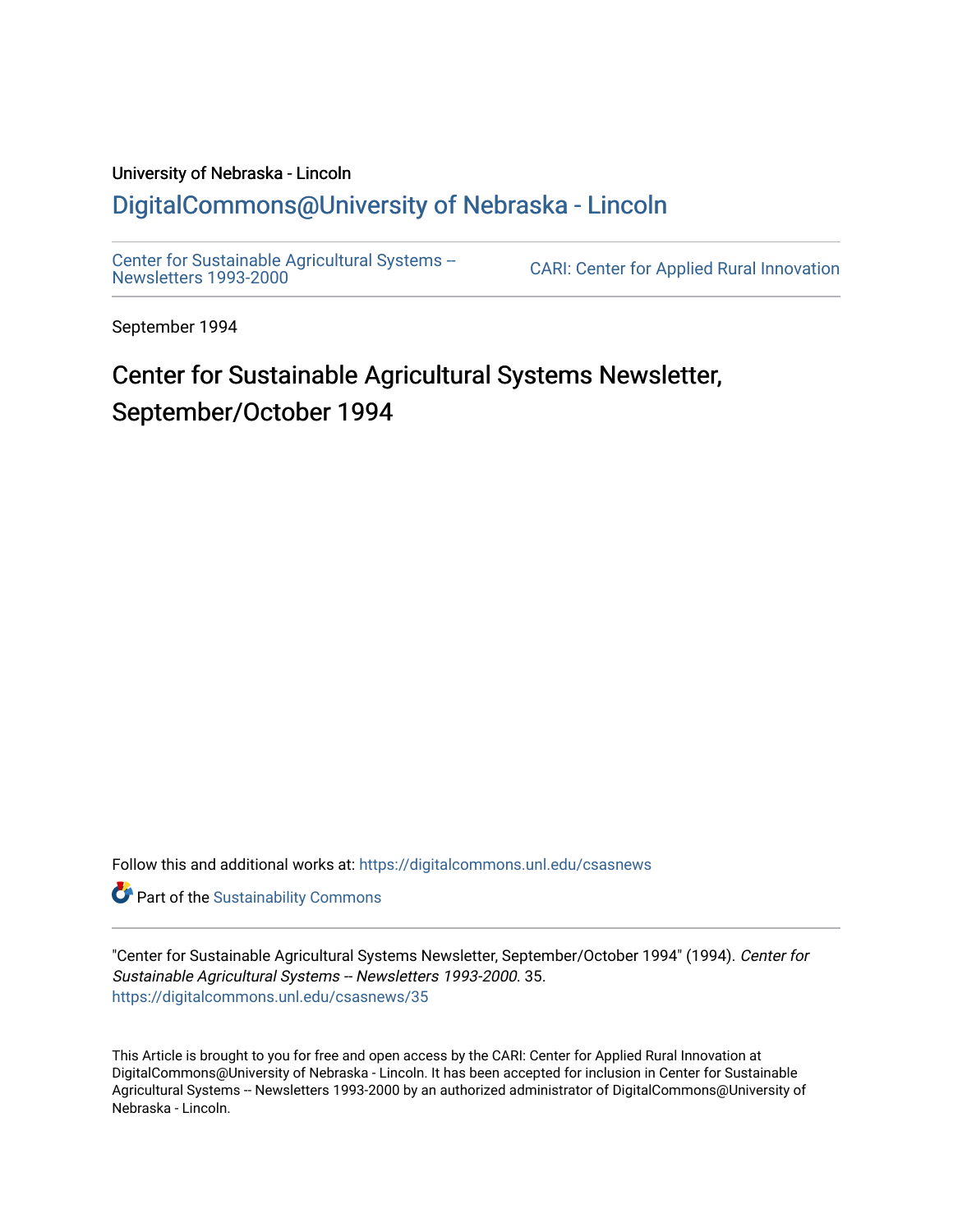# **September-October 1994 CSAS Newsletter**

The Center for Sustainable Agricultural Systems (CSAS) in the Institute of Agriculture and Natural Resources (IANR) at the University of Nebraska-Lincoln (UNL) is an interdisciplinary center formed in 1991 for the purpose of bringing together people and resources to promote an agriculture that is efficient, competitive, profitable, environmentally and socially sustainable for the indefinite future. Electronic versions of the CSAS bimonthly newsletter are sent to SANET, PENPages, and the internal IANRNEWS 10-14 days before those on our mailing list receive their hard copy. They are also available along with other sustainable ag information on the gopher: IANRVM.UNL.EDU. (Note: The electronic version is not sent to individual e-mail addresses.) To be added to the "hard copy" newsletter mailing list, or for questions or comments, contact the newsletter editor, Pam Murray, Coordinator, Center for Sustainable Agricultural Systems, 221 Keim Hall, University of Nebraska, Lincoln, NE 68583-0949, 402-472-2056, e-mail csas001@unlvm.unl.edu.

\* \* \*

CONTENTS: NEW UNL CENTER FOR GRASSLAND STUDIES FARM BILL FOCUS OF MIDWEST GOVERNORS' CONFERENCE FUTURISTIC SYMPOSIUM AT ASA MEETINGS SUSTAINABLE AG DIRECTORS WORKSHOP IN FEBRUARY NEW NSAS DIRECTOR AND NEW EXTENSION EDUCATOR WHAT HAPPENS TO PESTICIDES IN SOIL AND WATER? IN THE SEMINAR SPOTLIGHT: PAUL THOMPSON SYMPOSIUM TO FOCUS ON FUTURE OF GREAT PLAINS "SUSTAINABLE DEVELOPMENT FRAMEWORK FOR THE GREAT PLAINS" SATELLITE BROADCAST AVAILABLE ON TAPE USDA DRAFTING NATIONAL ORGANIC STANDARDS ENVIRONMENTAL RESERVE PROPOSED EPA AND USDA AGREEMENT ON PEST MANAGEMENT AG WASTE DATABASE BIONET BULLETIN BOARD CONGRESS APPROVES FUNDING FOR SUSTAINABLE AG AND RELATED PROGRAMS PRESIDENT CLINTON'S SUSTAINABLE DEVELOPMENT AWARDS DID YOU KNOW... RESOURCES COMING EVENTS \* \* \*

NEW UNL CENTER FOR GRASSLAND STUDIES

 This summer the Institute of Agriculture and Natural Resources at the University of Nebraska-Lincoln (UNL) established the Center for Grassland Studies (CGS). The director is Dr. Martin Massengale. Pam Murray, who continues on a half-time basis as coordinator of the Center for Sustainable Agricultural Systems (CSAS), will serve in the same capacity for the new center.

 The mission of the Center for Grassland Studies is the implementation of focused, interdisciplinary research, education and service programs. Activities emphasize the role of grasslands as a natural resource, conservation, and enhanced efficiency, profitability and sustainability of grasslands and turfs. Center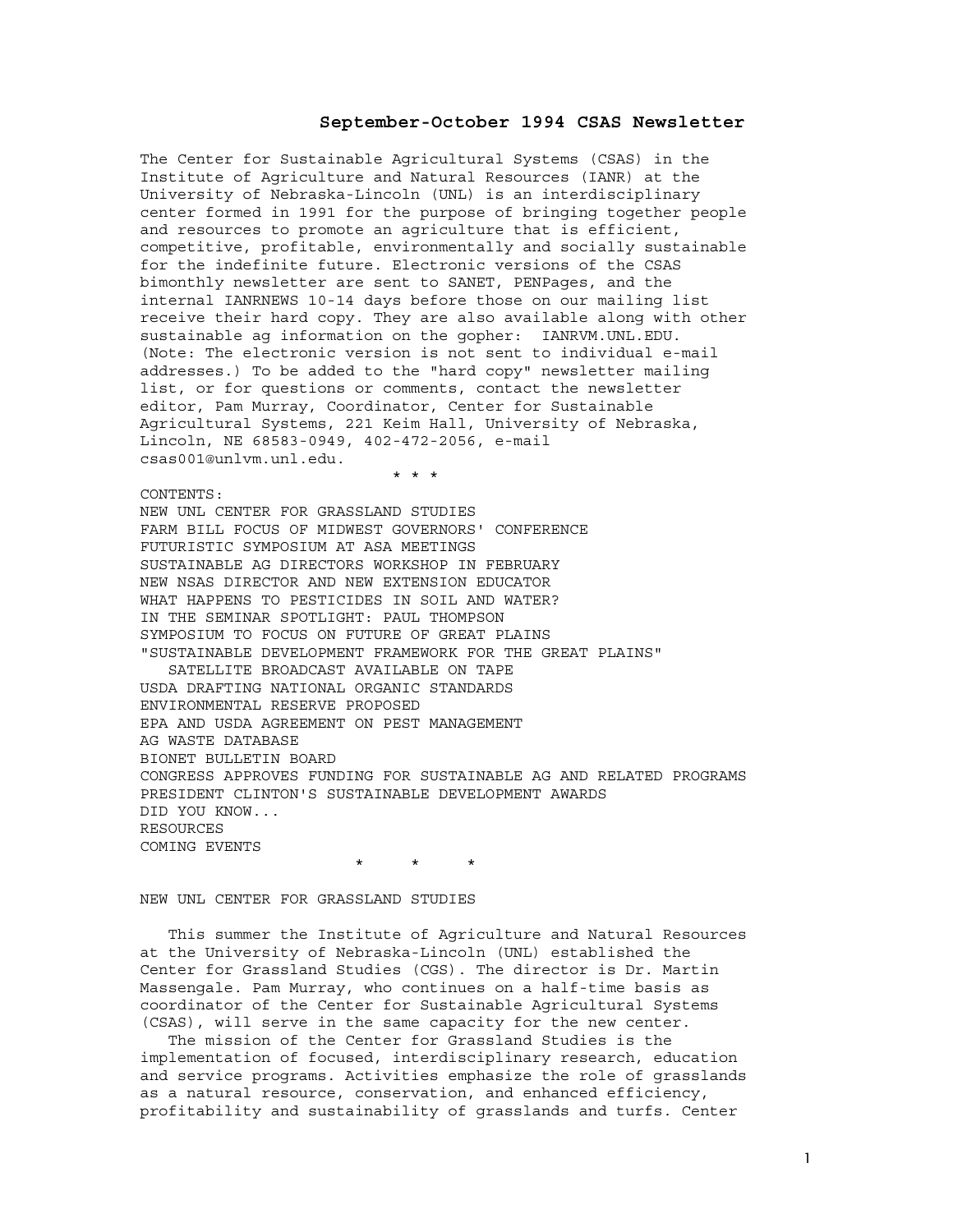programs are designed to improve understanding of the importance of grasslands to our economy, the environment, wildlife and domestic animals, water quality, soil and water conservation, and quality of life. The Center draws upon the expertise of many individuals, units and organizations within and outside of the University of Nebraska. It is developing linkages and partnerships with state and community colleges, universities in other states, and federal and state governmental agencies. The Center's clientele includes undergraduate and graduate students, farmers, ranchers, cattle producers, wildlife managers, turfgrass and recreational managers, grass seed producers, home owners, and other interested citizens.

 For more information, contact the CGS office, 222 Keim Hall, University of Nebraska, Lincoln, NE 68583-0953, 402-472-4101, email: cgls001@unlvm.unl.edu.

#### FARM BILL FOCUS OF MIDWEST GOVERNORS' CONFERENCE

 The Midwestern Governors' Conference was held in Lincoln, Nebraska August 21-23. Featured speakers included Secretary of Agriculture Mike Espy and Senator Bob Kerrey.

 Senator Kerrey said the 1995 farm bill may face speed bumps getting through Congress, noting that the two organizations that may oppose the bill are the Congressional Budget Office and the Environmental Protection Agency. He said it is important for USDA to maintain its role as lead agency in formulating farm policy, noting that if the EPA is allowed to write the farm bill, "there will be a war." Kerrey is in favor of providing flexibility for the development of alternative crops which will lead to new market opportunities.

Espy presented the following information:

- Less than 2% of the nation's population lives on farms, down from about 25% when the first farm legislation was created in the 1930s.

- Of the 435 Congressional Districts, only 50 generate 10% or more of their income from farming. And of the 435 House members, only 160 came to Congress after the 1990 Act was passed, so they've never experienced a farm bill mark-up.

- The food and fiber system generates about \$950 billion per year in economic activity (16% of our GDP) and employs one in seven Americans.

- Conservation tillage is now used on over one-third of our total planted crop acreage -- a 35% increase in four years. - Nearly 60% of the total USDA outlay for FY 1994 was spent on food, nutrition and consumer services programs.

- Since the mid 1980s, annual expenditures for commodity programs have gone down about 50% while total federal spending has gone up 50%.

- Farm employment today accounts for just 9% of rural employment.

 The governors from 13 states approved several farm bill policy objectives including:

- assure a base level of producer income, while allowing individual producer decisions;

- continue Conservation Reserve Program in some form;

- develop a stable farm credit system;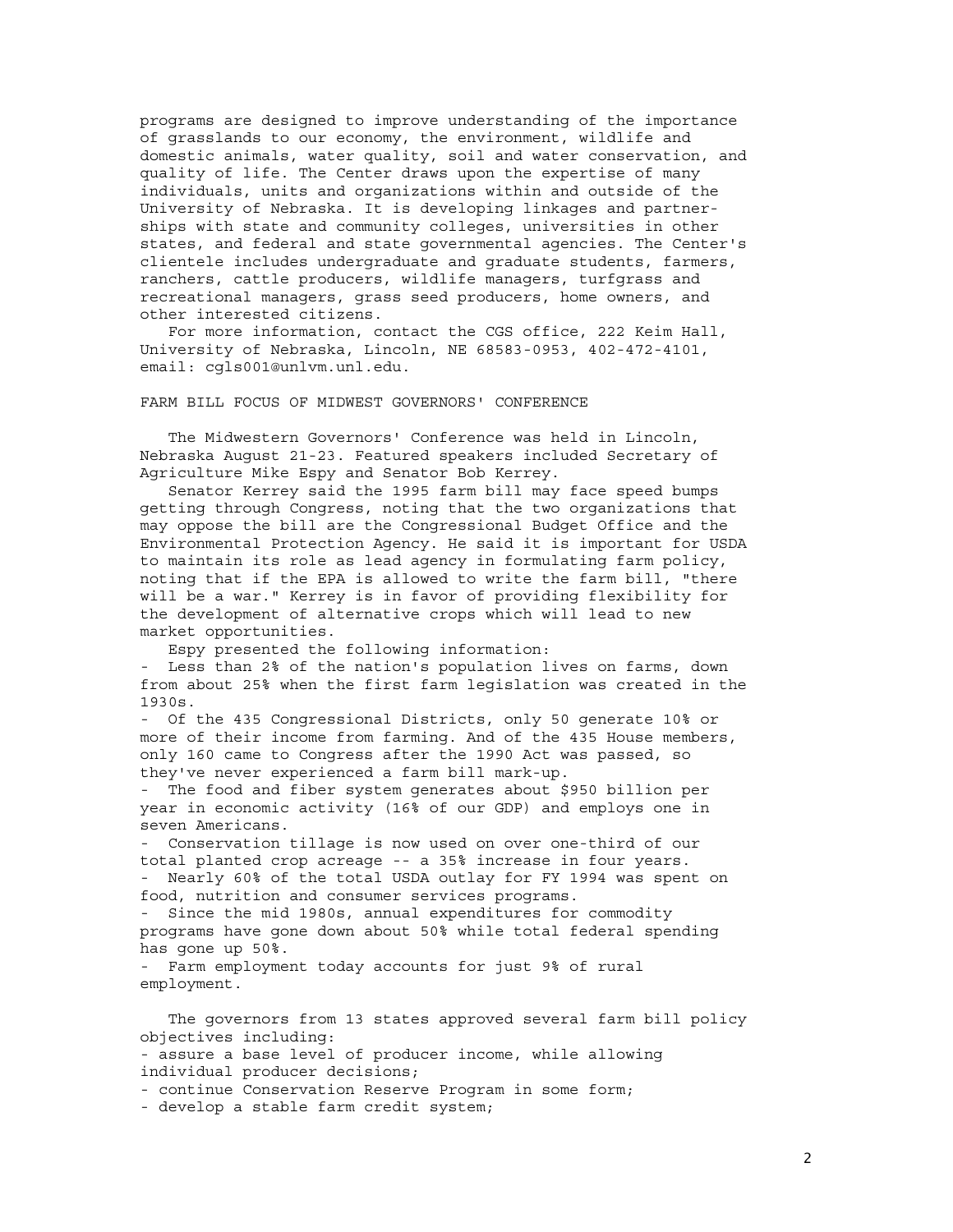- increase funding of programs to promote farm products in all markets;

- strengthen agricultural research and technology transfer.

 The governors also passed five resolutions, including one that requests the Secretary of Agriculture to renew existing CRP contracts so they are included as part of the Office of Management and Budget's official baseline for the reauthorization of the farm bill, and that the Congressional Budget Office include full funding for a reauthorized CRP in its revised baseline recommendations.

 For a copy of the policy objectives and/or the resolutions, contact the CSAS office.

# FUTURISTIC SYMPOSIUM AT ASA MEETINGS

 A symposium titled "Designing a Diverse Future Agriculture" will be held at 8:00 am on November 14 during the American Society of Agronomy (ASA) meetings in Seattle. According to Dr. Charles Francis, CSAS director and co-organizer of this activity, the presentations will appear in a book to be published by the ASA in 1995. Topics include: soil micro- and macro-organism diversity; design of fields and farms; diversity in communities, markets and landscapes; and bioregional diversity. The relationships between diversity and sustainability in food systems will be a major focus. The symposium and book are partially supported with a grant from the W.K. Kellogg Foundation.

SUSTAINABLE AG DIRECTORS WORKSHOP IN FEBRUARY

 The CSAS is hosting a workshop for leaders of university centers or programs devoted to the general area of sustainable agriculture. Among the issues we will explore are funding, faculty participation, key program areas, use of outside advisory committees, and long-term planning. We will also discuss the need for networking mechanisms such as electronic bulletin boards or newsletters to share information on a continuing basis. There will be a sharing of written materials published by several sustainable agriculture centers in the U.S. The workshop will be held in Lincoln, Nebraska on February 16-17, 1995. For more information contact Pam Murray in the CSAS office.

#### NEW NSAS DIRECTOR AND NEW EXTENSION EDUCATOR

 Chris Carusi is the new Executive Director of the Nebraska Sustainable Agriculture Society (NSAS). Carusi spent three years working with small farmers in Nepal as a Peace Corps volunteer, and recently received her M.S. in International Agricultural Development from UC-Davis. One of Carusi's principle duties is to be the NSAS co-leader of the Kellogg-sponsored IMPACT project to promote integrated farming systems (see CSAS May-June 1994 newsletter).

 Victoria Mundy, the Extension Educator who will be the UNL coleader on the IMPACT project, begins in January. Mundy received her M.S. in Crop and Soil Environmental Science from Virginia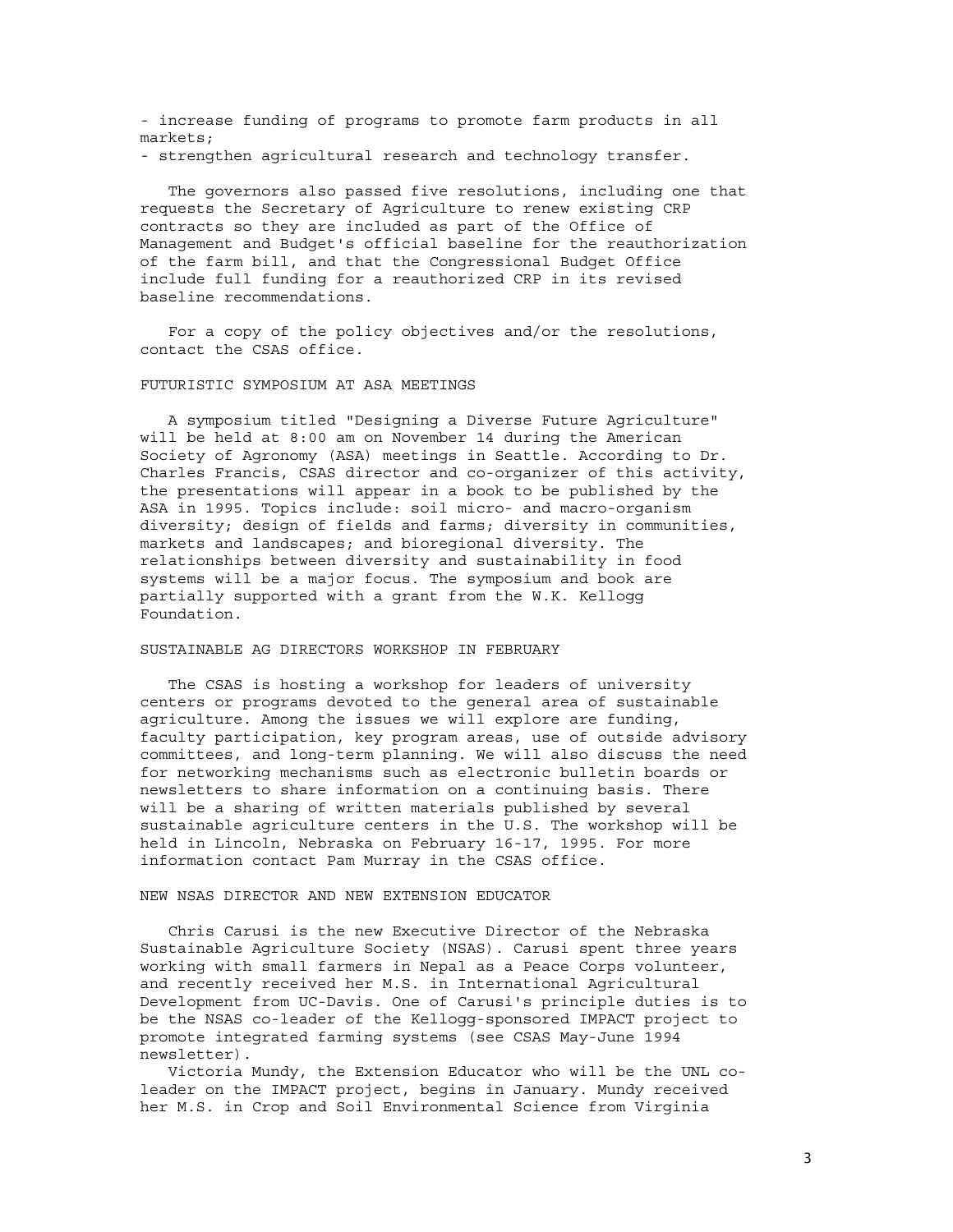Polytechnic Institute and State University and currently teaches at a community college in Virginia.

 The Center for Rural Affairs IMPACT co-leader is Wyatt Fraas. Applications for funding Nebraska farmer innovation groups will be accepted beginning in November. To learn more about eligibility and criteria, contact Chris or Wyatt at 402-254-6893.

# WHAT HAPPENS TO PESTICIDES IN SOIL AND WATER?

 The fate of commonly used pesticides in soil and water is the subject of a new circular published by the University of Nebraska Cooperative Extension titled "Understanding Pesticides and Water Quality in Nebraska." Every year in Nebraska an estimated 33 million pounds of pesticides are applied. Nationally the estimate is 1.2 billion pounds, with about 70% being used in agricultural production. The publication explains and illustrates all of the processes, biological and chemical, that affect pesticide fate. Dr. Steven Comfort, one of the co-authors, points out that Nebraska has one of the largest underground water supplies in the nation, and feels the state's residents have an obligation to protect this resource. (See Resources section to order.)

# IN THE SEMINAR SPOTLIGHT

 Paul Thompson, Director of the Center for Biotechnology Policy and Ethics and Professor of Philosophy and Agricultural Economics at Texas A&M University, Oct. 4.

\* \* \*

 How do the philosophies of major contemporary personalities compare as they relate to holistic thinking and research? Starting with Aldo Leopold's SAND COUNTY ALMANAC as a basis, Thompson analyzed the work of four current leaders in the search for sustainability in agriculture. He contrasted their roots in game management (Alan Savory), prairie ecosystems (Wes Jackson), environmental philosophy (Baird Callicott), and farming/English teaching (Wendell Berry), yet came back to their similarities in dealing with the complexity of ecological and agricultural systems. In this analysis, Thompson introduced us to a better understanding of how systems are viewed and what can be done to better design them for the future. With prime emphasis on the issue of reductionist versus holistic world view, Thompson explored the productionism, stewardship, and economic dimensions of systems as viewed by the four authors. Savory's educational efforts focus on goal setting and the efficient use of available resources. Jackson and The Land Institute have worked with the prairie ecosystem as a model, and now are moving toward regeneration of Matfield Green, Kansas, as a model community ecosystem. Callicott argues for community-based ethics and values, and a new focus on environmentally benign approaches to development. Berry, a poet and farmer, explores the problems of specialization and the need for putting the pieces together in agricultural systems.

 This topic is discussed extensively in a chapter of Thompson's forthcoming book, THE SPIRIT OF THE SOIL: AGRICULTURE AND ENVIRONMENTAL ETHICS. For more information on the book contact the Center for Biotechnology Policy and Ethics, Texas A&M University, College Station, TX 77843-4355, 409-847-8921.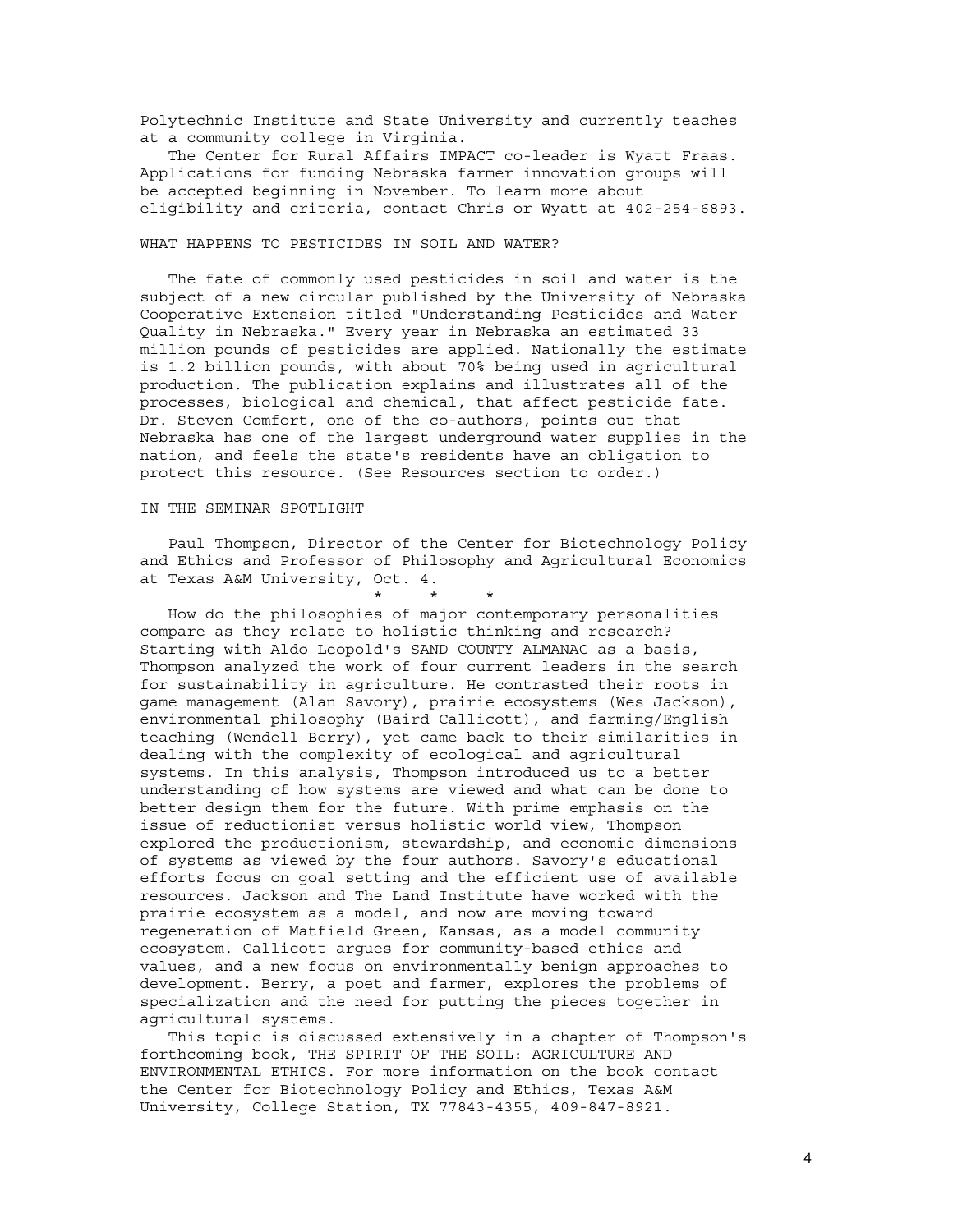In a second seminar Thompson discussed the ethical issues involving recombinant bovine somatotropin. A tape of both seminars may be borrowed from the CSAS office.

Submitted by Charles Francis

NEXT SEMINAR: Joel Salatin presents "Profits from Pasture Raised Livestock and Value Added Marketing," on November 28, 12:00-1:30 in 327 Keim Hall. This is open to the public.

 Joel Salatin of Swoope, Virginia, is becoming increasingly well known on a national basis for his profitable and environmentally sound systems approach to production agriculture. That approach includes "value added" through direct retailing to customers. In addition, utilizing value added direct marketing to consumers has allowed him to build a rapport which otherwise would not exist with many urban people.

 Joel, his wife and their two children operate a farm that has no row crops but produces broilers, eggs, beef, pork and rabbits from pasture and hay as the primary inputs. Grain is not fed to any of the beef cattle.

 About one-third of the net farm income is from the pastured broilers, one-third from beef cattle, and one-third from other enterprises such as firewood, egg production, rabbits, pork and a few vegetables.

 Joel is able to fluently tell the story of his operation along with his reasons for the decisions he has made. If you would like to hear a message of profitable family farming with minimal financial investment that is environmentally sound, join us on November 28.

Submitted by Paul Swanson

# SYMPOSIUM TO FOCUS ON FUTURE OF GREAT PLAINS

 "Planning for a Sustainable Future: The Case of the North American Great Plains" will be held May 8-10, 1995 in Lincoln, Nebraska. It is the sixth in a symposia series jointly sponsored by Environment Canada and the National Oceanic and Atmospheric Administration (NOAA) focusing on sustainable development in the context of global environmental change. This symposium will emphasize the North American Great Plains, a critical environmental zone, where the impacts of climate change are likely to be more severe and to materialize more rapidly than in environmentally stronger ecosystems.

 A critical element of the program will be several sessions showcasing environmentally sound, resource-efficient projects that embellish the concept of sustainability. These projects will be showcased in a poster demonstration session and also in a plenary session illustrating a diverse set of projects as case studies. The conference organizers encourage the submission of abstracts for projects in the following areas: sustainable agricultural production, water quality and use, value-added products, natural resource management, wildlife habitat and management, community economic viability, marketing programs, solid waste management, area-wide transportation, wetlands preservation and restoration, job generation, and environmental education.

To submit an abstract (deadline January 1) or for more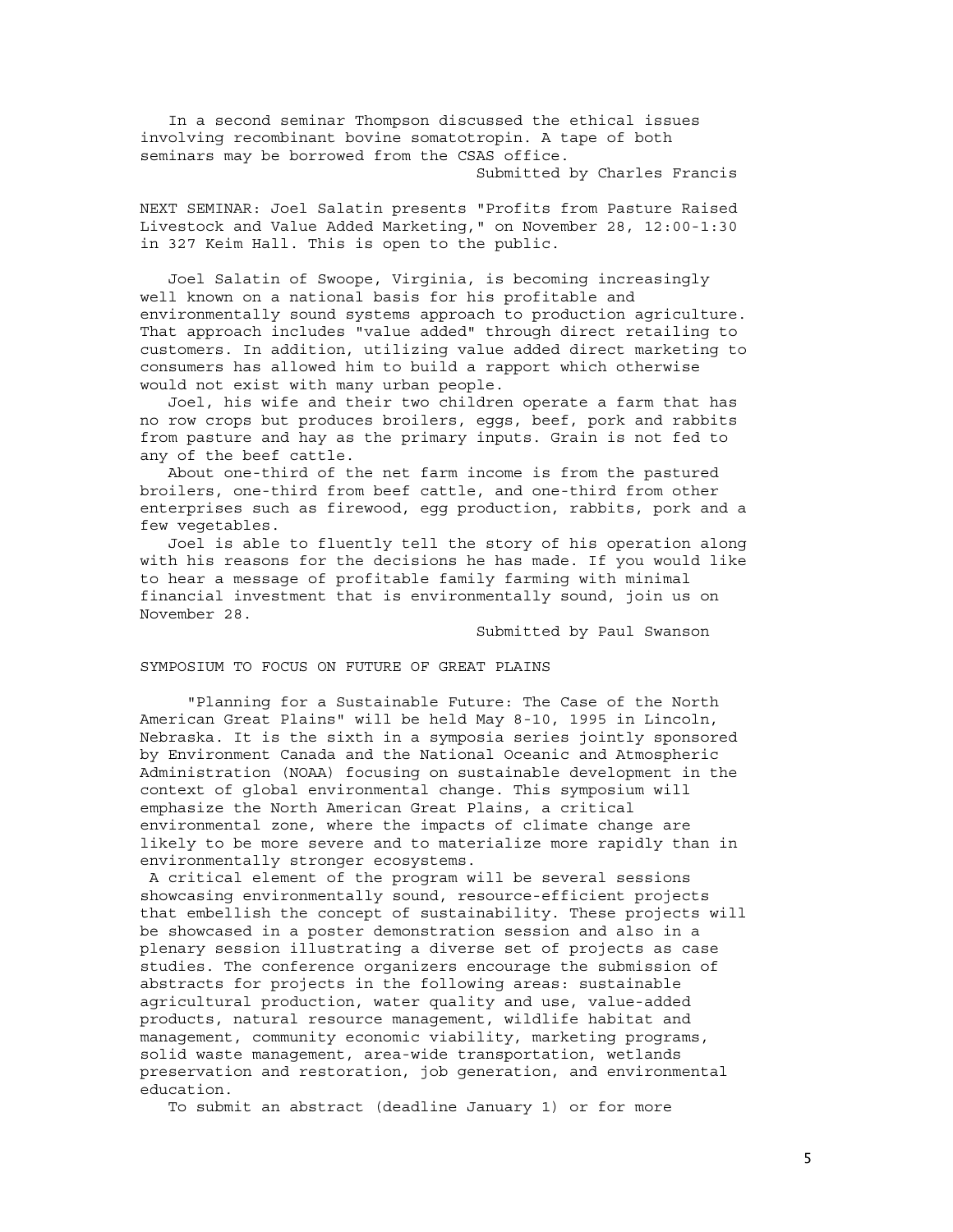information, the U.S. contact is: Dr. Donald Wilhite, Director, International Drought Information Center, PO Box 830728, University of Nebraska, Lincoln, NE 68583-0728, phone: 402- 472-6707, fax: 402-472-6614, e-mail: agme002@unlvm.unl.edu.

"SUSTAINABLE DEVELOPMENT FRAMEWORK FOR THE GREAT PLAINS" SATELLITE BROADCAST AVAILABLE ON TAPE

 The CSAS arranged the downlink site for the satellite broadcast of the above public forum held October 5. The program highlighted the Northwest Area Foundation's multi-state threeyear research project that explored the social, economic and environmental implications of sustainable agriculture. Results of this project will be contained in the forthcoming publications, "A Better Row to Hoe" and "Planting the Future." For more information contact Marty Strange at the Foundation, 332 Minnesota St, Suite E-1201, St. Paul, MN 55101-1373, 612-224- 9635.

 Also on the program were representatives of the International Institute for Sustainable Development who highlighted their recently published report, "Sustainable Development for the Great Plains: Policy Analysis," focusing on sustainable agriculture, which may be borrowed from the CSAS office.

 UNL staff wishing to view the two-hour tape of the forum can contact Betty Castan in the ICCS office, 402-472-3035.

#### USDA DRAFTING NATIONAL ORGANIC STANDARDS

 The National Organic Standards Board (NOSB), appointed by the Secretary of Agriculture in 1992, has been submitting recommendations to USDA over the past few months. Based on the recommendations, USDA plans to draft regulations and circulate them for public review in early 1995. Contacts for more information: Dr. Harold Ricker, National Organic Program, AMS/TMD/USDA, Rm 4006-S, PO Box 96456, Washington, DC 20090-6456, 202-720-2704; Michael Sligh, NOSB chairman, PO Box 727, Mauldin, SC 29662, 803-297-8562.

#### ENVIRONMENTAL RESERVE PROPOSED

 The National Campaign for Sustainable Agriculture (NCSA) supports the development of an environmental reserve as an alternative to set-aside programs in which farmers would be paid for removing land from production or producing in an ecologically friendly manner. An August 15 article in FEEDSTUFFS magazine gives details. For more information contact the NCSA, 32 N. Church St., Goshen, NY 10924, 914-294-0633.

## EPA AND USDA AGREEMENT ON PEST MANAGEMENT

 On August 15 Secretaries Browner (EPA) and Espy (USDA) signed a Memorandum of Understanding that commits their agencies to providing the agricultural community with pest management techniques and tools that reduce pesticide risks. The agreement states that within six months a list will be developed of pesticides for which regulatory action might affect farmers' ability to fight pests (Browner expects 30-40 pesticides to be on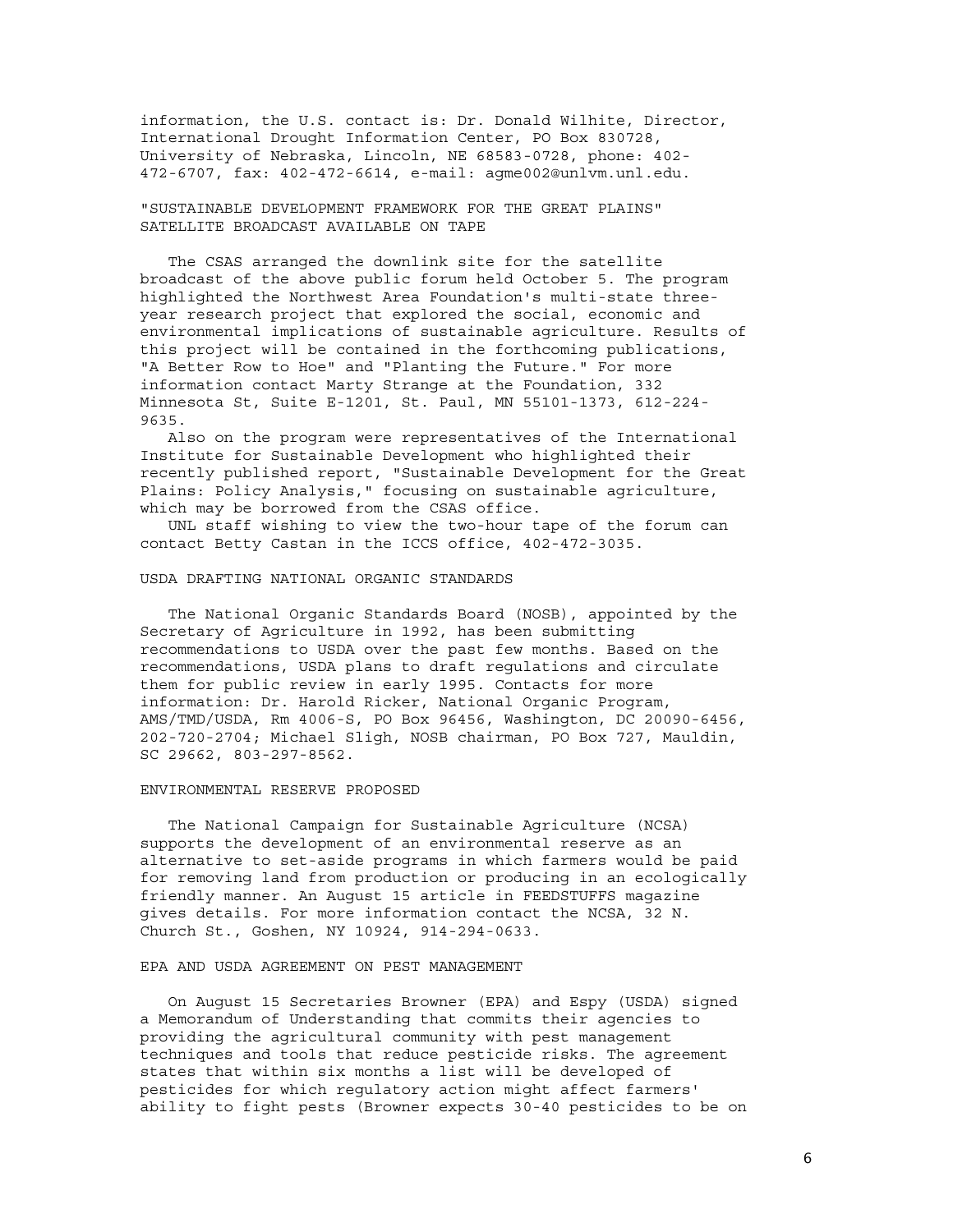the initial list), and that USDA will work to identify and develop alternative methods of pest control. Also stated is the intention to establish a competitive grants program at USDA for research and development of safer alternatives.

#### AG WASTE DATABASE

 The Ag Waste Database system provides an up-to-date, exhaustive listing of research-based published works on the management, disposal and productive use of agricultural wastes, and on the use of industrial and municipal wastes in agriculture. It was developed by Auburn University College of Agriculture and the Alabama Cooperative Extension Service, with support from the Tennessee Valley Authority. The service is available to anyone seeking information on scientific, economic, practical, environmental, or legal aspects of agriculture-related wastes. To access this database via gopher select: USDA Extension Service Information Servers -- Cooperative Extension System (CES) Alabama CES (Auburn U.) Agriculture & Natural Resources Agricultural Waste Database

 If you have any questions or comments, email James Murray (jmurray) or Jeff Hibbert (jhibbert) @acenet.auburn.edu.

#### BIONET BULLETIN BOARD

 The Bionet system is a new computerized bulletin board that is used primarily as a source of information on production, properties, uses and environmental effects of organic materials (biosolids, composts). To learn more about this service, which is currently free, contact Jon Bagby at the University of Washington, 206-685-7270.

# CONGRESS APPROVES FUNDING FOR SUSTAINABLE AG AND RELATED PROGRAMS

According to the October issue of "Alternative Agriculture News," the final appropriation figures for key sustainable agricultural programs in Fiscal Year 1995, which began October 1, are: Sustainable Agriculture Research and Education (SARE)  $\sim$  \$8.1 million Sustainable Agriculture Technology Development and Transfer Program (SATDTP) ~ \$3.5 million Wetlands Reserve Program ~ \$93.2 million Water Quality Incentive Program ~ \$15 million

#### PRESIDENT CLINTON'S SUSTAINABLE DEVELOPMENT AWARDS

 Nominations are sought for a Presidential awards program recognizing significant contributions to sustainable development. Awards will spotlight the successful integration of economic development, environmental protection and social equity. To apply or to nominate others, contact the office of White & White, phone: 410-225-3212, ext. 222; fax: 410-225-3424; or send email to Internet address: bw001@epfl2lepflbalto.org (refer to box 222 in your message). Applications must be post marked no later than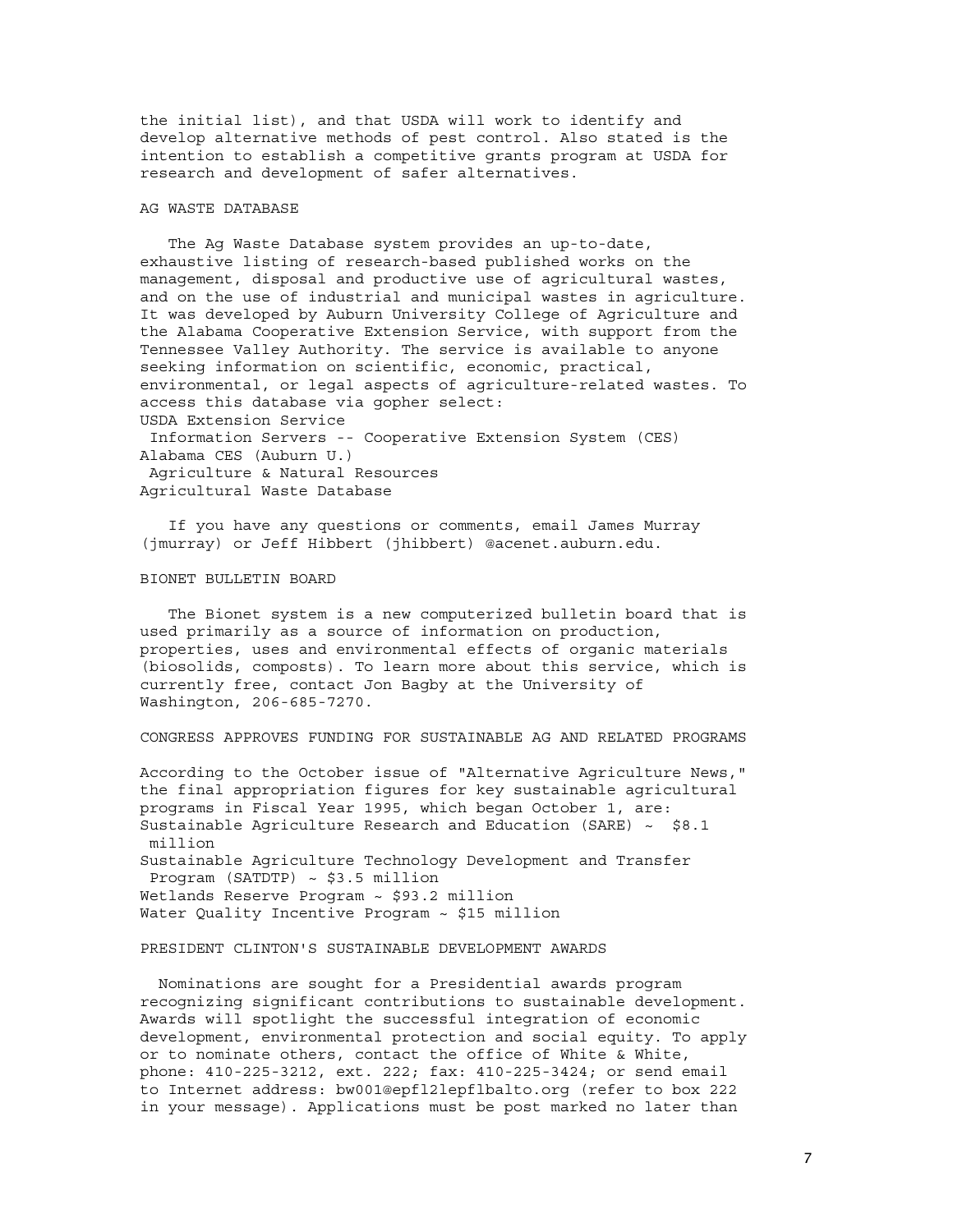December 15, 1994.

DID YOU KNOW...

The number of U.S. farms dropped 1% last year, leaving 2.04 million in operation. Farms that sold more than \$100,000 worth of ag products rose from 339,500 to 342,700, while those with sales between \$1,000 and \$9,999 dropped from 992,600 to 976,810. During 1987-1992 Nebraska lost 7,579 farms (12.5% decline), while the size of the average farm grew by 90 acres (12%).

At least 35% of Nebraska's corn acreage is rotated to soybeans, reducing the need for insecticides to control corn rootworms. Use of crop rotation has resulted in a reduction of over one million lbs. of active ingredient per year, and an annual savings in production costs of at least \$10 million.

The major surface water contaminants, in order of their impact, are sediments, nutrients, toxic chemicals, and pesticides.

One acre of cropland dumps 400 lbs. sediment/yr. into Chesapeake Bay; an acre of forest contributes only 18 lbs.

A WALL STREET JOURNAL article notes that one in three shoppers now seeks chemical-free fruit and vegetables.

According to an article in the October FARM JOURNAL, sustainable agriculture is one of the top careers in agriculture today.

A child born in the U.S. has a "consumption impact" on the environment 30 times greater than a child born in India.

Paul Ehrlich of Stanford U. and Gretchen Daily of the U. of California-Berkeley have concluded that the Earth's maximum "carrying capacity" is about 1.5 to 2 billion people. Current world population is 5.5 billion, and growing at a rate of 94 million people every year.

A recent survey revealed about 74% of acreage in Illinois showed acceptable soil loss (loss does not exceed natural replenishment), compared to 57% in 1982.

#### RESOURCES

"Understanding Pesticides and Water Quality in Nebraska," by S.D. Comfort et. al., available for \$1 at local Nebraska extension offices, or send \$1.55 to 105 ACB, University of Nebraska, Lincoln, NE 68583-0918.

FARMS (Farm and Research Center Matching System), computer program that given correct input data, will match any semi-arid farm or ranch with the most similar research center in North America. Developed with SARE funding, the software accelerates sustainable agriculture technology transfers over the Great Plains through a linkage of site-specific information and research centers. \$30 from Jeff Jacobsen, Dept. of Plant and Soil Science, Montana State U., Bozeman, MT 59717, 406-994-5684.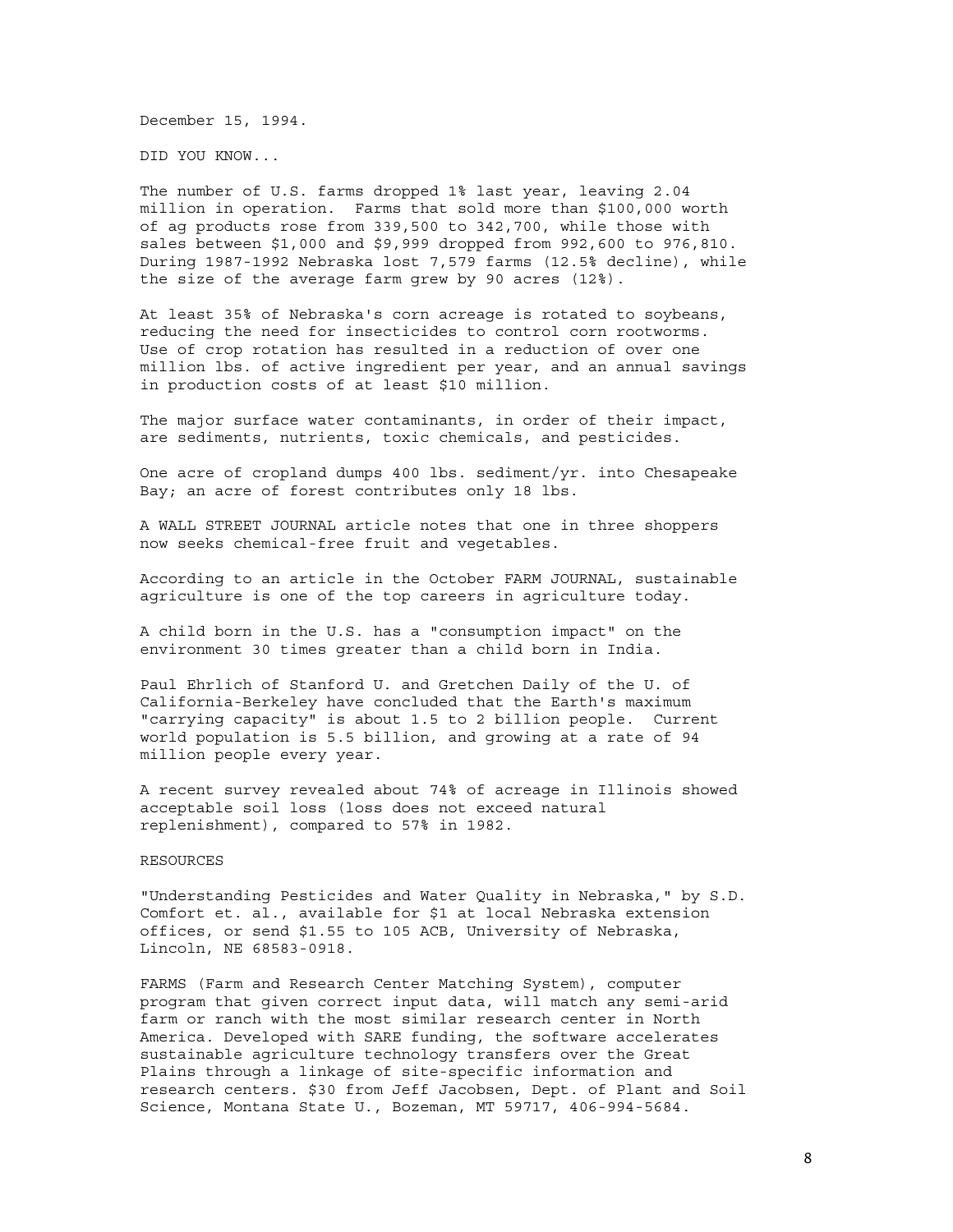"Integrated Pest Management: The Path of a Paradigm" by James Cate and Maureen Hinkle, \$5, National Audubon Society, 666 Pennsylvania Ave., SE, #200, Washington, DC 20003, 202-547-9009.

Proceedings of the Science and Sustainability Conference held in Bellevue, WA Oct. 1993. Selected papers in Vol. 9 of AMERICAN JOURNAL OF ALTERNATIVE AGRICULTURE. Topics include issues relating to land-grant institutions and a series of case studies of various approaches to whole-systems research and education. Call 301-441-8777.

"What Americans Think About Agrichemicals" by Patricia McGrath Morris, et. al., \$15 + \$2 s&h, Public Voice for Food and Health Policy, 1101 14th St. NW, Suite 710, Washington, DC 20005, 202- 371-1840.

Proceedings of the Environmentally Sound Agriculture Conference held in Orlando, FL April 1994, \$42, Amer. Society of Ag. Engineers, 2950 Niles Road, St. Joseph, MI 49085-9659, 616-429- 0300.

"Organic Farming Research Foundation's 1993 Annual Report," "1994 Goals and Objectives," and "Guidelines and Deadlines for Grant Applications," send self-addressed stamped envelope to: OFRF, PO Box 440, Santa Cruz, CA 95061. (Note: OFRF expects to increase the number of grants awarded to on-farm research and education projects, and establish a set of policy objectives designed to increase academic and government support for on-farm, organic research.)

Proceedings of the National Integrated Pest Management Forum held in June 1992, \$10, American Farmland Trust, Center for Ag. in the Environment, PO Box 987, DeKalf, IL 60115, 815-753-9347.

Proceedings of Symposium on the Sustainability of Range Livestock Production Systems in the West held in Billings, MT Sept. 1994. Call Genice Garner at Montana State U. 406-994-3511.

Proceedings of 1994 Leopold Center conference, "Sustainable Agriculture: People, Products, and Profits," held in Aug., \$5; quarterly newsletter is available free, Fall 1994 has articles on a sustainable model for swine production, the pesticide industry and sustainable agriculture, and research on biological control of crop pests. Leopold Center, 126 Soil Tilth Bldg., Iowa State U., Ames, IA 50011-3120, 515-294-3711.

Conservation Tillage Series on Video. Five VHS videos, taped from a series of live satellite broadcasts from Jan. 10 through Feb. 7, 1994, offer a comprehensive overview of conservation tillage. Videos cost \$30.00 for one, or \$130.00 for the set. Contact: Conservation Technology Information Center, (317) 494-9555.